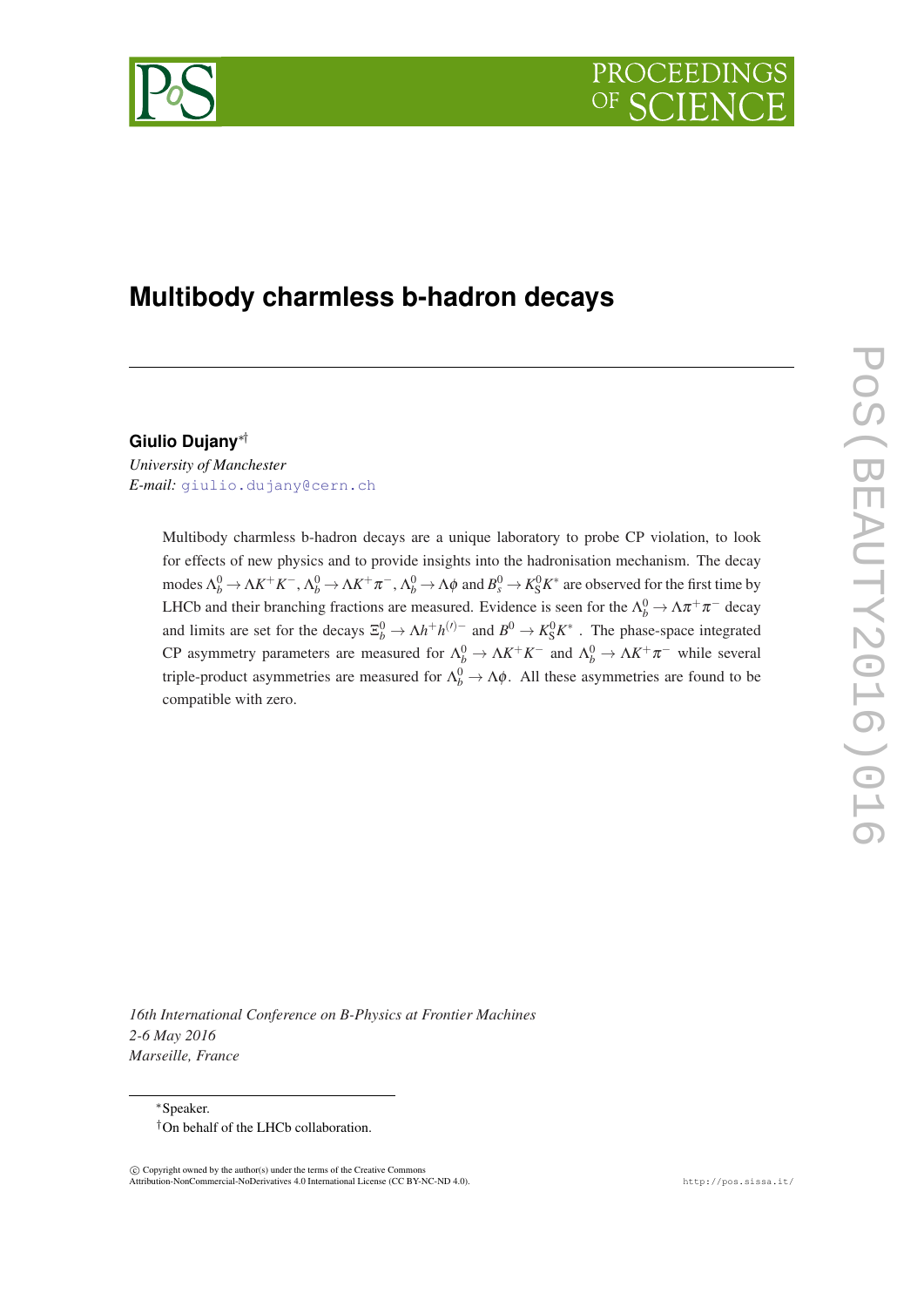## 1. Introduction

Multibody charmless b-hadron decays are a unique laboratory to probe CP violation and to look for effects of new physics. Charmless decays often proceed via a  $b \rightarrow u$  transition, dominated by tree-level Feynman diagrams, and  $b \rightarrow s$  and  $b \rightarrow d$  transitions, dominated by penguin loop diagrams. Due to the small magnitude of the *Vub* Cabibbo-Kobyashi-Maskawa matrix element, tree and penguin diagrams can have similar magnitude. As there is a relative weak phase – in the Standard Model (SM) the CKM angle  $\gamma$  – their interference can give rise to CP violation in decay. Moreover beyond the SM particles could produce sizeable differences with respect to the SM expectations both in the branching fractions and in the amount of CP violation, by entering as virtual particles in the loops of the penguin diagrams.

Multibody decays can proceed through intermediate states and the paths from the initial to the final state interfere. Moreover different regions of the phase space can present different levels of CP violation. As an example, Figure 1 shows the raw asymmetry, which is the sum of the CP asymmetry, the production and the detection asymmetry, in  $B^+ \to K^+ \pi^+ \pi^-$  where large variations are evident and the local CP asymmetries are as large as 60% [[3](#page-6-0)].



Figure 1: Measured raw asymmetry in Dalitz plot bins of background-subtracted and acceptance-corrected events for  $B^+ \to K^+ \pi^+ \pi^-$  decays.

The LHCb detector [\[1\]](#page-6-0) is a single-arm forward spectrometer covering the pseudorapidity range  $2 < \eta < 5$ , designed for the study of particles containing *b* or *c* quarks. The detector elements that are particularly relevant for the analyses described in these proceedings are: a silicon-strip vertex detector surrounding the *pp* interaction region that allows *c*- and *b*-hadrons to be identified from their characteristically long flight distance; a tracking system that provides a measurement of the momentum of charged particles; and two ring-imaging Cherenkov detectors that are able to discriminate between different species of charged hadrons. During Run I, LHCb collected an integrated luminosity of approximately 3 fb<sup>-1</sup>, of which 1 fb<sup>-1</sup> was gathered at  $\sqrt{s} = 7$  TeV and 2 fb<sup>-1</sup> at  $\sqrt{s}$  = 8 TeV.

The  $K_S^0 \to \pi^+ \pi^-$  decay can be reconstructed in two different categories at LHCb: the first involving  $K_S^0$  mesons that decay early enough for the daughter pions to be reconstructed in the vertex detector, and the second containing  $K_S^0$  mesons that decay later such that track segments of the pions cannot be formed in the vertex detector. These categories are referred to as *long* and *downstream*, respectively. The long category has better mass, momentum and vertex resolution than the downstream category. Similar categories are used for the  $\Lambda \to p\pi^-$  decay.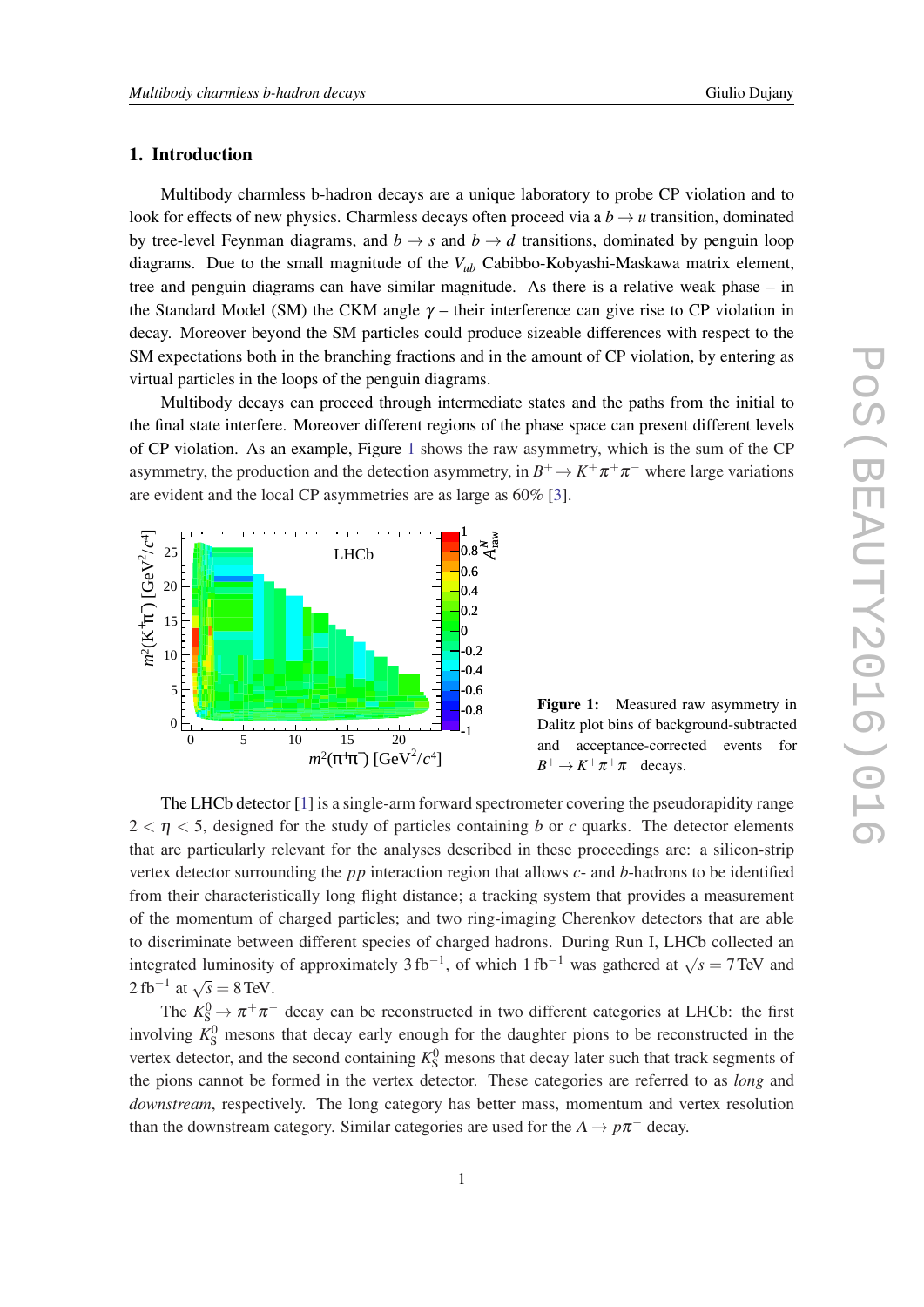Three recent results from LHCb in the field of charmless multibody b-hadron decays are here reviewed.

#### 2.  $\Lambda_b^0$  $\frac{0}{b}$ ( $\Xi_b^0$  $\lambda_b^{(0)}$  →  $\Lambda h^+ h^{(0)-}$

Among the possible charmless hadronic final states of *b* baryons, only the two-body  $\Lambda_b^0 \rightarrow$ *pK*<sup>−</sup> and  $\Lambda_b^0 \to p\pi^-$  decays [\[4\]](#page-6-0) and the three-body  $\Lambda_b^0 \to K_s^0 p\pi^-$  decay [\[5\]](#page-6-0) have been observed, while evidence has been reported for the  $\Lambda_b^0 \to \Lambda \eta$  decay [\[6\]](#page-6-0). No decay of a  $\Xi_b^0$  baryon to a charmless final state has yet been observed. The class of decays  $\Lambda_b^0(\Xi_b^0) \to \Lambda h^+ h^{(\prime)-}$  (where *h* is a pion or a kaon) is of great interest because they can present potentially large CP violation effects and because they provide insights into the underlying dynamical mechanisms in *b* baryon decays.

A search for these decays is performed with the full LHCb Run I dataset [\[7\]](#page-6-0). Each *b*-baryon candidate is reconstructed by combining two oppositely charged tracks with a  $\Lambda$  candidate, where the  $\Lambda$  candidates are reconstructed by combining  $p$  and  $\pi^-$  tracks. Loose particle identification criteria (PID) are required for the *p* track to reduce backgrounds from  $K_S^0$  decays. The dataset is then separated into the different final states under study applying further particle identification criteria on the di-hadron pair. A boosted decision tree (BDT) classifier, trained on sideband background and simulated signal events, is used to further suppress the combinatorial background. The decay  $\Lambda_b^0 \to \Lambda_c^+ (\to \Lambda \pi^+) \pi^-$  is taken as normalisation mode. Six different categories are considered corresponding to three data taking periods and to the two reconstruction categories of the Λ.

The yields of all signals as well as that of the normalisation mode are extracted with a simultaneous unbinned maximum likelihood fit to the six different categories. By a simultaneous fit, the common shape parameters among the different categories can be shared and the cross-feed background <sup>1</sup> from the different final states is better constrained. Contributions from a smoothly varying combinatorial background and from the partially reconstructed backgrounds, where a photon or a neutral pion are not reconstructed in a decay of a real *b* baryon, are also modelled. The regions of the  $\Lambda h^+h^{(\prime)-}$  invariant mass spectra corresponding to the  $\Lambda_b^0$  and  $\Xi_b^0$  invariant masses were not inspected until the candidate selection and the fit model were finalised, in order to avoid any bias. The result of the fit is shown in Figure [2](#page-3-0). Signals for  $\Lambda_b^0 \to \Lambda K^+ K^-$  and  $\Lambda_b^0 \to \Lambda K^+ \pi^-$  are observed with a significance of  $15.8\sigma$  and  $8.1\sigma$ , respectively, where the systematic uncertainties are also taken into account. There is strong evidence for  $\Lambda_b^0 \to \Lambda \pi^+ \pi^-$  (4.7 $\sigma$ ) while the significance of the other modes is less than  $3\sigma$ . Branching fraction central values and confidence intervals are obtained by combining the individual branching fractions for each of the six categories, taking systematic uncertainties into account. The results for the absolute branching fractions are

$$
\mathcal{B}(\Lambda_b^0 \to \Lambda K^+ \pi^-) = (5.6 \pm 0.8 \pm 0.8 \pm 0.7) \times 10^{-6},
$$
  

$$
\mathcal{B}(\Lambda_b^0 \to \Lambda K^+ K^-) = (15.9 \pm 1.2 \pm 1.2 \pm 2.0) \times 10^{-6},
$$
  

$$
\mathcal{B}(\Lambda_b^0 \to \Lambda \pi^+ \pi^-) = (4.6 \pm 1.2 \pm 1.4 \pm 0.6) \times 10^{-6},
$$

where the first uncertainty is statistical, the second systematic and the third one is due to the precision with which the normalisation channel branching fraction is known. Since no evidence is seen for the  $\mathcal{Z}_b^0$  decays, upper limits are calculated using a Bayesian prescription, with a prior removing

<sup>&</sup>lt;sup>1</sup>Background coming from  $K \leftrightarrow \pi$  misidentification such that the signal in one of the final states is a background in another.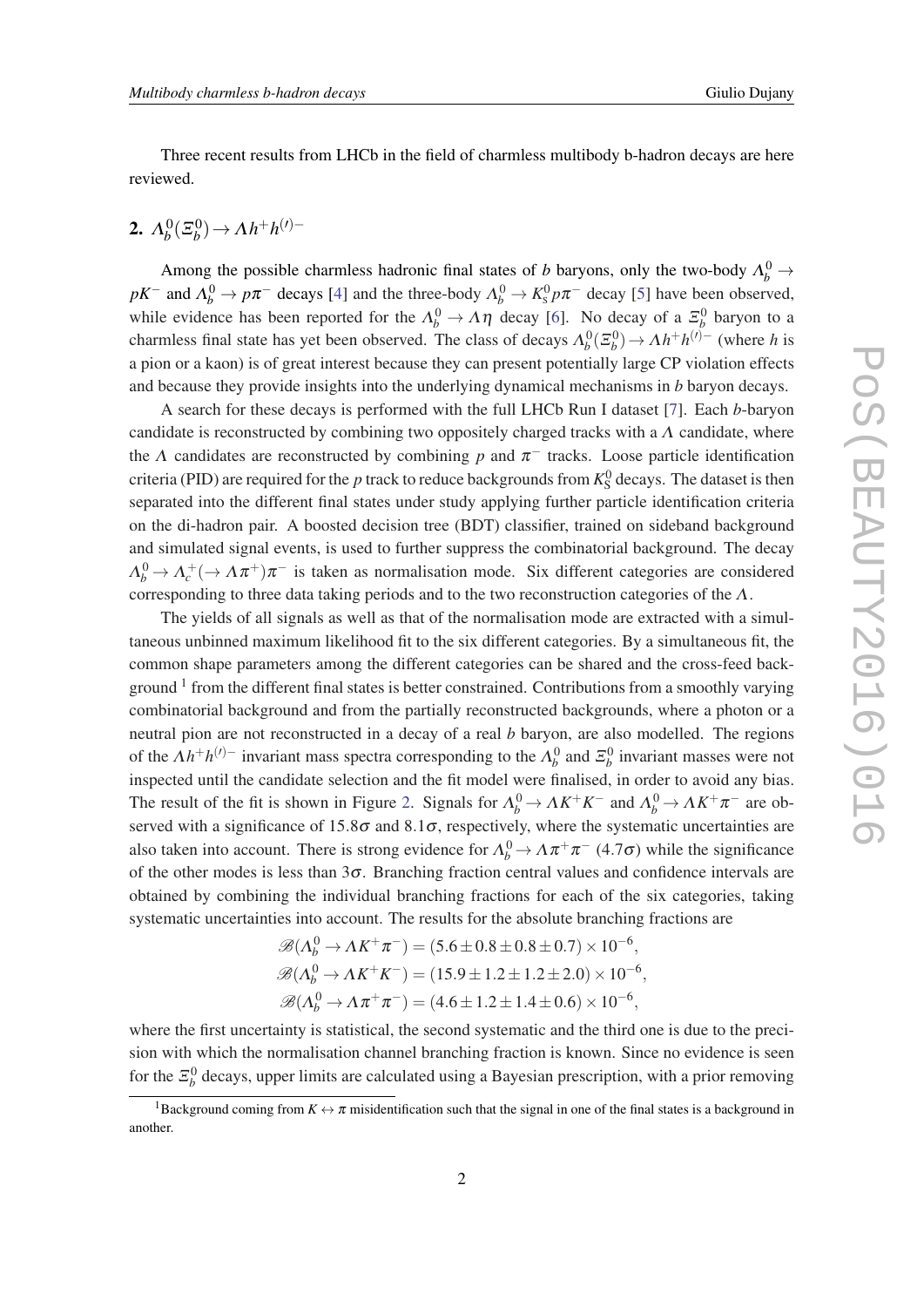<span id="page-3-0"></span>

**Figure 2:** Results of the fit for the (left)  $\Lambda K^{\pm} \pi^{\mp}$ , (middle)  $\Lambda K^+ K^-$  and (right)  $\Lambda \pi^+ \pi^-$  final states for all categories combined. Superimposed on the data are the total result of the fit as a solid blue line, the  $\Lambda_b^0$  ( $\Xi_b^0$ ) signal contribution as a short-dashed black (double dot-dashed grey) line, cross-feed as triple dotdashed brown lines, the combinatorial background as a long-dashed green line, and partially reconstructed background with either a missing neutral pion as a dot-dashed purple line or a missing soft photon as a dotted cyan line.

the unphysical region

$$
f_{\Xi_b^0}/f_{\Lambda_b^0} \times \mathscr{B}(\Xi_b^0 \to \Lambda \pi^+ \pi^-) < 1.7 (2.1) \times 10^{-6} \text{ at } 90 (95) \% \text{ CL},
$$
  
\n
$$
f_{\Xi_b^0}/f_{\Lambda_b^0} \times \mathscr{B}(\Xi_b^0 \to \Lambda K^- \pi^+) < 0.8 (1.0) \times 10^{-6} \text{ at } 90 (95) \% \text{ CL},
$$
  
\n
$$
f_{\Xi_b^0}/f_{\Lambda_b^0} \times \mathscr{B}(\Xi_b^0 \to \Lambda K^+ K^-) < 0.3 (0.4) \times 10^{-6} \text{ at } 90 (95) \% \text{ CL},
$$

where a factor corresponding to the currently unknown ratio of the  $\mathcal{Z}_b^0$  and  $\Lambda_b^0$  production fraction is included.

The phase-space integrated CP asymmetry is measured for  $\Lambda_b^0 \to \Lambda K^+ K^-$  and  $\Lambda_b^0 \to \Lambda K^+ \pi^$ decays which present significant signal yields. The simultaneous extended maximum likelihood fit is modified to allow the determination of the raw asymmetry defined as

$$
\mathcal{A}_{CP}^{\text{raw}} = \frac{N_f^{\text{corr}} - N_{\overline{f}}^{\text{corr}}}{N_f^{\text{corr}} + N_{\overline{f}}^{\text{corr}}},
$$

where  $N_f^{\text{corr}}$  ( $N_{\overline{f}}^{\text{corr}}$ ) is the efficiency-corrected yields for  $\Lambda_b^0$  ( $\overline{\Lambda}_b^0$ ). To measure the underlying CP violation, the raw asymmetry has to be corrected for possible small detection  $(\mathscr{A}_D)$  and production  $(\mathscr{A}_P)$  asymmetries,  $\mathscr{A}_{CP} = \mathscr{A}_{raw} - \mathscr{A}_D - \mathscr{A}_P$ . This can be achieved with the  $\Lambda_b^0 \to \Lambda_c^+ (\to \Lambda \pi^+) \pi^$ control mode, which is expected to have negligible CP violation. Since this mode shares the same initial state as the decay of interest, it has the same production asymmetry; moreover, the final-state selection differs only in the PID requirements and therefore most detection asymmetry effects also cancel. The results for the phase-space integrated CP asymmetries are

$$
\mathcal{A}_{CP}(\Lambda_b^0 \to \Lambda K^+ \pi^-) = -0.53 \pm 0.23 \pm 0.11,
$$
  

$$
\mathcal{A}_{CP}(\Lambda_b^0 \to \Lambda K^+ K^-) = -0.28 \pm 0.10 \pm 0.07,
$$

where the uncertainties are statistical and systematic, respectively. These are both less than  $3\sigma$ from zero, indicating consistency with CP symmetry.

## 3.  $\Lambda_b^0 \rightarrow \Lambda \phi$

In the SM the decay  $\Lambda_b^0 \to \Lambda \phi$  proceeds via a  $b \to s\bar{s}s$  penguin transition and the presence of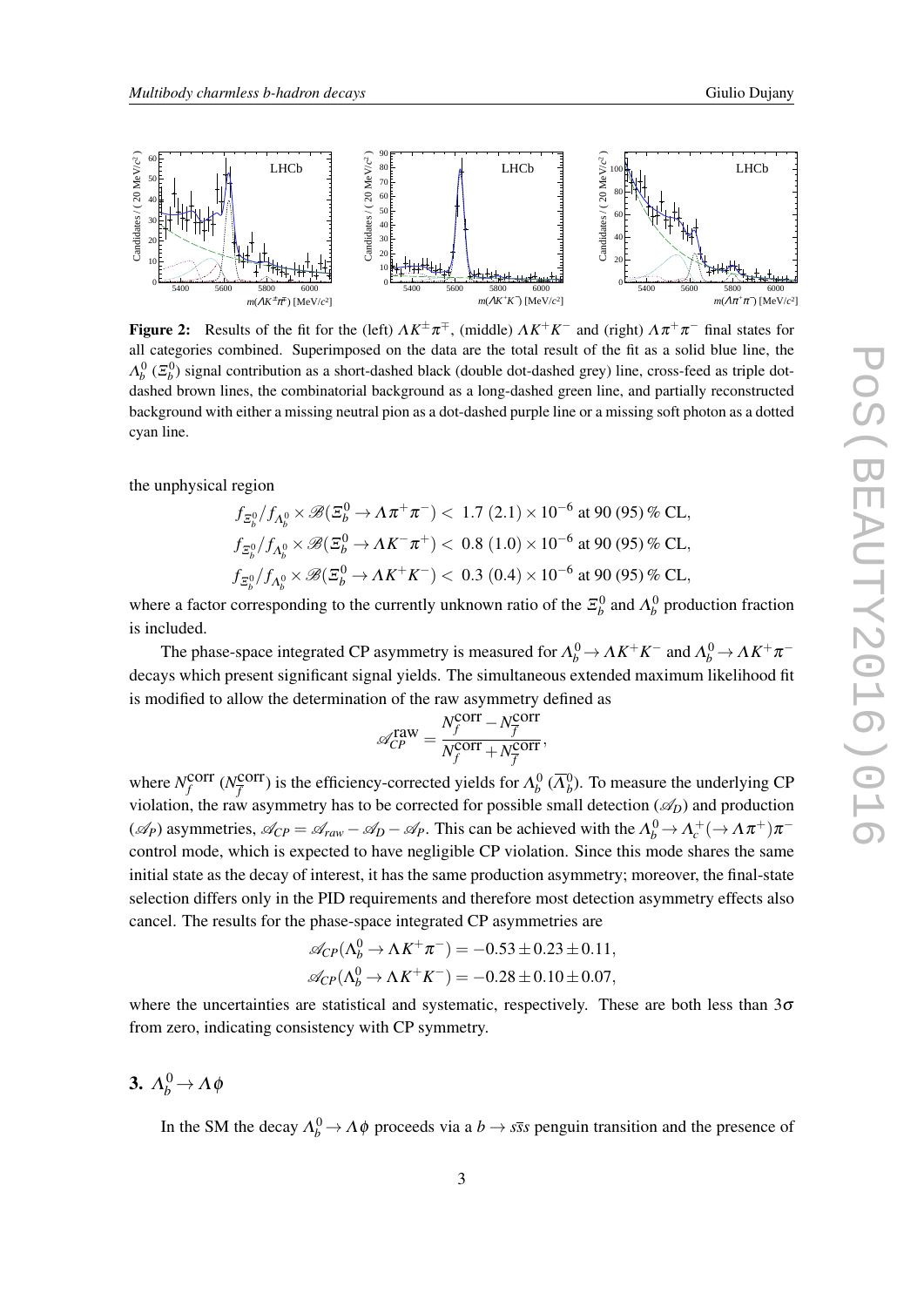beyond-the-SM particles in the loop could induce CP violation effects beyond those expected in the SM. The first observation of this decay mode is performed with the full LHCb Run I dataset and the CP asymmetry is studied by means of *T*-odd observables [[8](#page-6-0)]. The decay  $B^0 \to K_S^0 \phi$  is used as normalisation mode. Each  $\Lambda_b^0$  ( $B^0$ ) candidate is reconstructed by combining a  $\Lambda$  from  $\Lambda \to p\pi^-$  ( $K^0_S$  from  $K^0_S \to \pi^+\pi^-$ ) and a  $\phi$  from  $\phi \to K^+K^-$ . Two different categories are used depending on whether the  $\Lambda$  or  $K_S^0$  are reconstructed as long or downstream. Different BDTs are used for reducing the combinatorial background in the two categories. Those BDTs are trained using simulated events as signal and sideband from data as background. To extract the signal yield a three-dimensional unbinned maximum likelihood fit in  $m_{K^+K^- p\pi^-}$ ,  $m_{K^+K^-}$  and  $m_{p\pi^-}$  is used. Along with the signal, different backgrounds are considered:  $\Lambda_b^0$   $\to$   $\Lambda K^+K^-$  non-resonant,  $\phi$   $\to$   $\Lambda$  and pure combinatorial. In order to avoid any bias in the analysis the regions of the Λ*K* <sup>+</sup>*K* <sup>−</sup> invariant mass spectra corresponding to the  $\Lambda_b^0$  invariant mass were not inspected until the candidate selection and fit model were finalised. The result of the fit for the long category is shown in Figure 3. The signal



Figure 3: Fit projections to the (left)  $p\pi^- K^+ K^-$  invariant mass, (middle)  $K^+ K^-$  invariant mass, and (right) the  $p\pi$ <sup>-</sup> invariant mass for the long category. The total fit projection is given by the blue solid line. The blue and green dotted lines represent the  $\phi + \Lambda$  and pure combinatorial fit components, respectively. The red and magenta dashed lines represent the  $\Lambda_b^0 \to \Lambda \phi$  signal and the  $\Lambda_b^0 \to \Lambda K^+K^-$  non-resonant components, respectively. Black points represent the data. Data uncertainties are Poisson 68% confidence intervals.

is observed with a significance of  $5.9\sigma$  once the systematic uncertainties are taken into account. The branching fraction is evaluated to be

$$
\mathcal{B}(\Lambda_b^0 \to \Lambda \phi) = (5.15 \pm 1.04 \pm 0.35^{+0.50}_{-0.43} \pm 0.44) \times 10^{-6},
$$

where the first uncertainty is statistical, the second systematic, the third comes from the precision on the normalisation mode and the last from the precision on  $f_d/f_{\Lambda_b^0}[9]$  $f_d/f_{\Lambda_b^0}[9]$ .

As the  $\Lambda_b^0$  could be produced polarised, five angles are needed to describe this decay. The sine and the cosine of the angle  $\Phi_1$  ( $\Phi_2$ ) between the orthogonal direction to the decay plane of  $Λ$  (φ) and the direction orthogonal to the beam and the direction of flight of the  $Λ<sup>0</sup><sub>b</sub>$  are *T*-odd observables [[10\]](#page-6-0). It is thus possible to define asymmetries in  $\cos \Phi_i$  and  $\sin \Phi_i$ 

$$
A_i^{c/s} = \frac{N_i^{+c/s} - N_i^{-c/s}}{N_i^{+c/s} + N_i^{-c/s}},
$$

where, for example,  $N_i^{+c}$  is the number of  $\Lambda_b^0$  with  $\cos \Phi_i > 0$ . These asymmetries are determined experimentally through a simultaneous unbinned maximum likelihood fit to different datasets in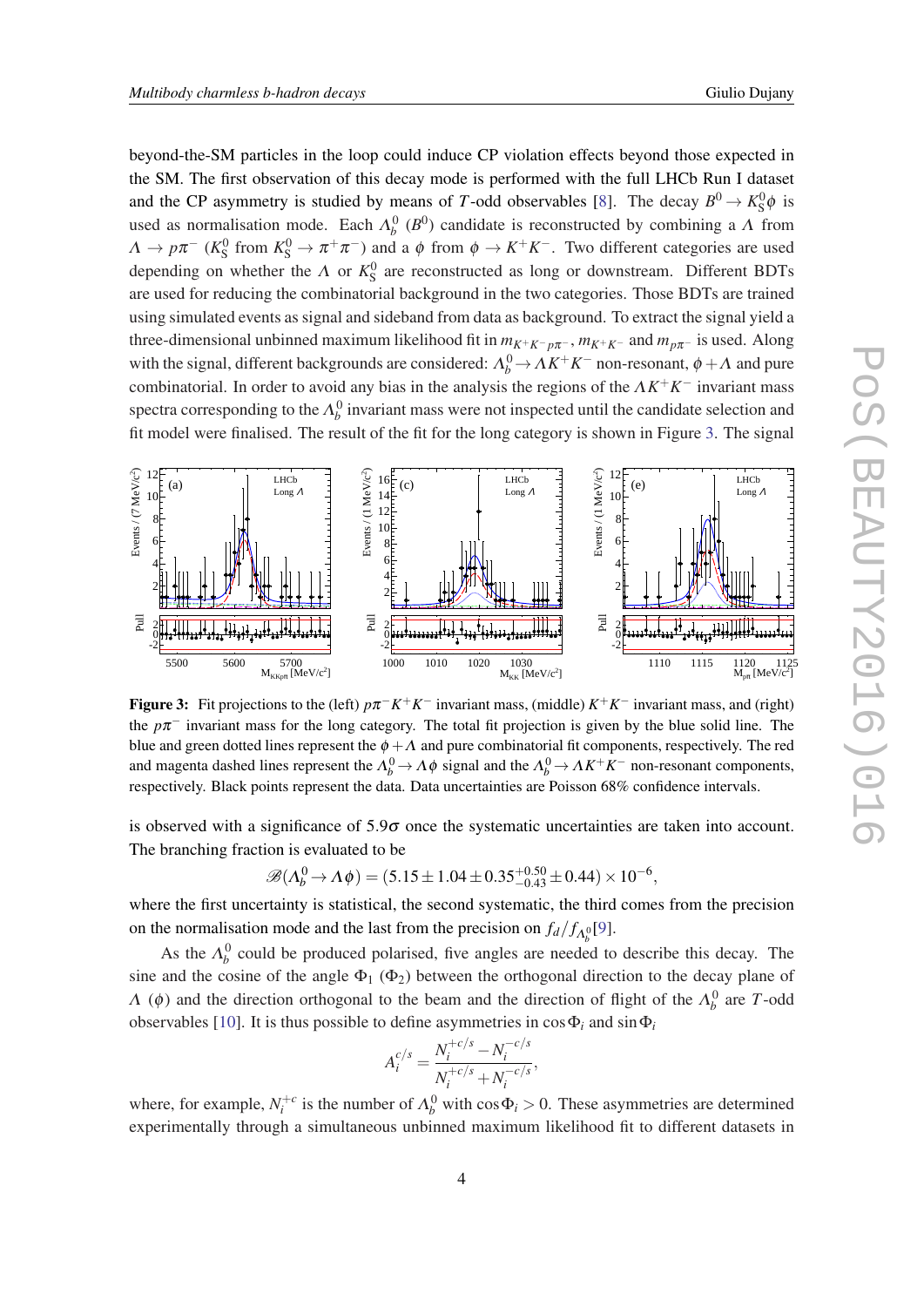which the relevant observables are either positive or negative and in which the yields are parameterised in terms of the total yield and the asymmetry. The determined asymmetries are

$$
A_{\Lambda}^{c} = -0.22 \pm 0.12 \pm 0.06,
$$
  
\n
$$
A_{\phi}^{c} = -0.01 \pm 0.12 \pm 0.03,
$$
  
\n
$$
A_{\phi}^{s} = -0.07 \pm 0.12 \pm 0.01,
$$
  
\n
$$
A_{\phi}^{s} = -0.07 \pm 0.12 \pm 0.01,
$$

where the first uncertainty is statistical and the second systematic. The values are compatible with zero.

## 4.  $B^0_{(s)} \to K^0_{\rm S} K^*$

A search for the decays  $B^0_{(s)} \to K^0_S K^*$  is performed with 1 fb<sup>-1</sup> at  $\sqrt{s} = 7$  TeV using as normalisation mode  $B^0 \to K_S^0 \pi^+ \pi^-$  to determine the branching fractions [\[11\]](#page-6-0). Each signal  $B^0_{(s)}$  candidate is obtained by combining a  $K_S^0$  from  $K_S^0 \to \pi^+\pi^-$  with a  $K^{*0}$  from  $K^{*0} \to K^+\pi^-$ . Two different categories are used depending on whether the  $K_S^0$  are reconstructed as long or downstream. The selection makes use of particle identification variables to discriminate between protons, pions and kaons and of a BDT to reduce the combinatorial background. Candidates are excluded if the reconstructed mass of a two-body intermediate state is within 30MeV (48MeV) of the known mass of the relevant charm (charmonium) resonance. The signal yield is extracted with a two-dimensional unbinned maximum likelihood fit in  $m_{K^0_S K^{\pm} \pi^{\mp}}$  and  $m_{K^{\pm} \pi^{\mp}}$  while the yield of the normalisation mode is obtained with an unbinned maximum likelihood fit in  $m_{K^0_S \pi^+ \pi^-}$ . To avoid any bias in the analysis, the signal region was not inspected until the selection and fit procedure were finalised. Figure 4



Figure 4: Distribution of (left)  $K_s^0 K^{\pm} \pi^{\mp}$  mass and (right)  $K^{\pm} \pi^{\mp}$  mass with fit results overlaid for the downstream category. The data are shown as black points with error bars. The overall fit is represented by the solid black line. The  $B^0$  and  $B_s^0$  signal components are the black short-dashed and dotted lines respectively, while the non-resonant components are the magenta short-dashed and dotted lines. The partially reconstructed backgrounds are the red triple-dotted line  $(B \to Dh)$  and the blue triple-dotted line  $(B_s^0 \to$  $K^{*0}K^{*0}$ ). The combinatorial background is the green long-dash dotted line.

shows the result of the fit for the downstream category. The decay  $B_s^0 \to K_S^0 K^*$  is observed with a significance of 7.1 $\sigma$  taking into account also the systematic uncertainties; its branching fraction is measured to be

$$
\mathscr{B}(\overline{B}_s^{0} \to K_s^0 K^*) = (16.4 \pm 3.4 \pm 1.9 \pm 1.0 \pm 0.7) \times 10^{-6},
$$